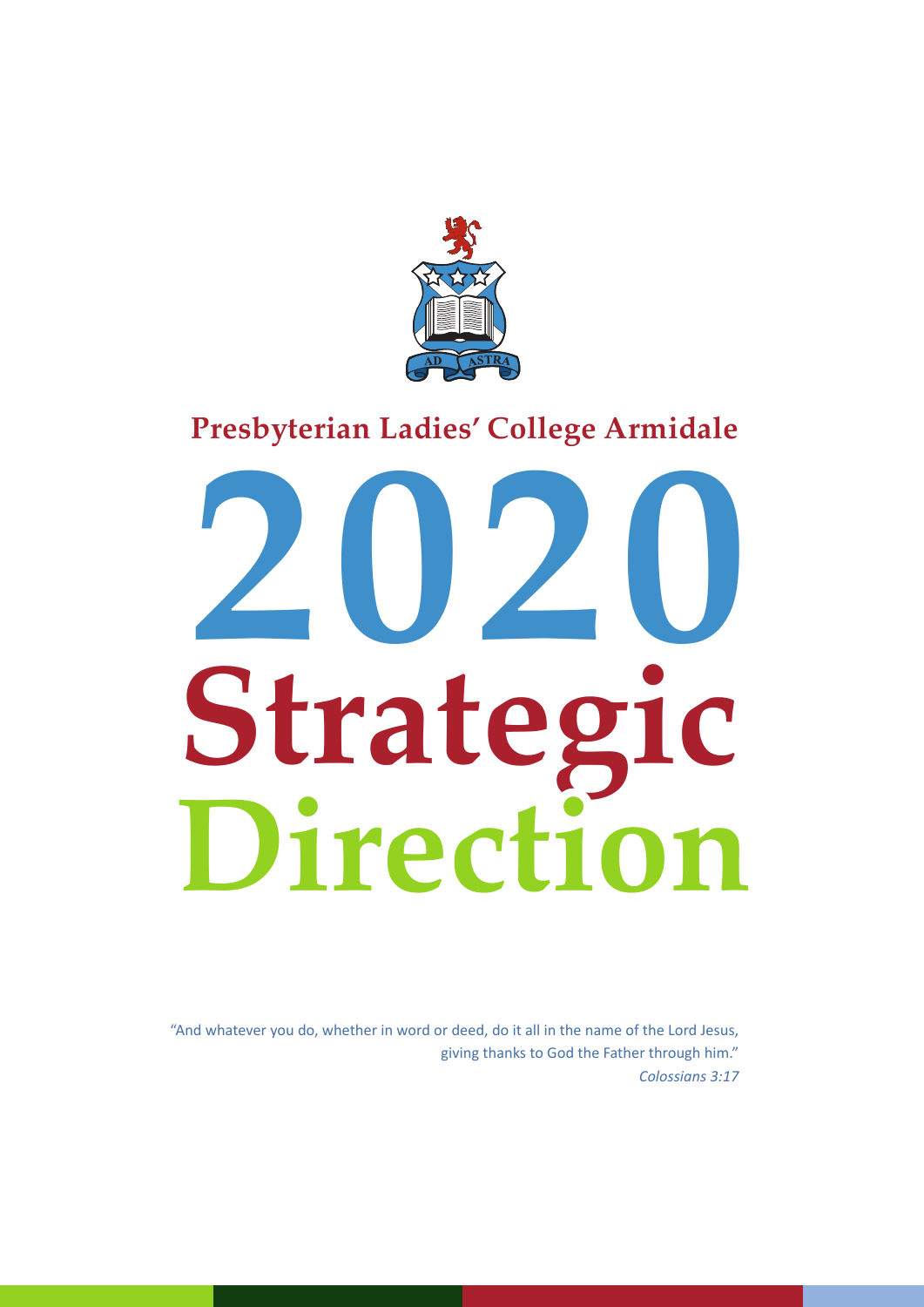# **Strategic Direction 2020**

PLC Armidale is a Pre-K to 12 girls' school of the Presbyterian Church of Australia in New South Wales. We welcome girls to grow within and contribute to the culture of a flourishing 21st Century school for girls locally, regionally and internationally. An education based on Christian values that inform our approach to learning and relationships within the College.

#### **Our Values**

Our community is informed by Christian values of: **Integrity:** Building and shaping the identity of young women. **Humility:** Considering the needs of others before those of yourself. **Respect:** Valuing and appreciating people, places and property. **Self-discipline:** Committing and motivating yourself to strive and achieve.

## **Our Approach**

We strive to foster the growth of each student by:

- 1. **Equipping** girls with the will to succeed by honouring our foundations of character, faith, and substance.
- 2. **Encouraging** girls to become leaders who care for tomorrow's world by promoting growth, diversity, and stewardship.
- 3. **Educating** girls to become responsible and rigorous forward thinkers who seek to ask and answer "why?" in all our endeavours.
- 4. **Enabling** girls to pursue excellence in life and learning by celebrating the strength, aspirations, and uniqueness of women.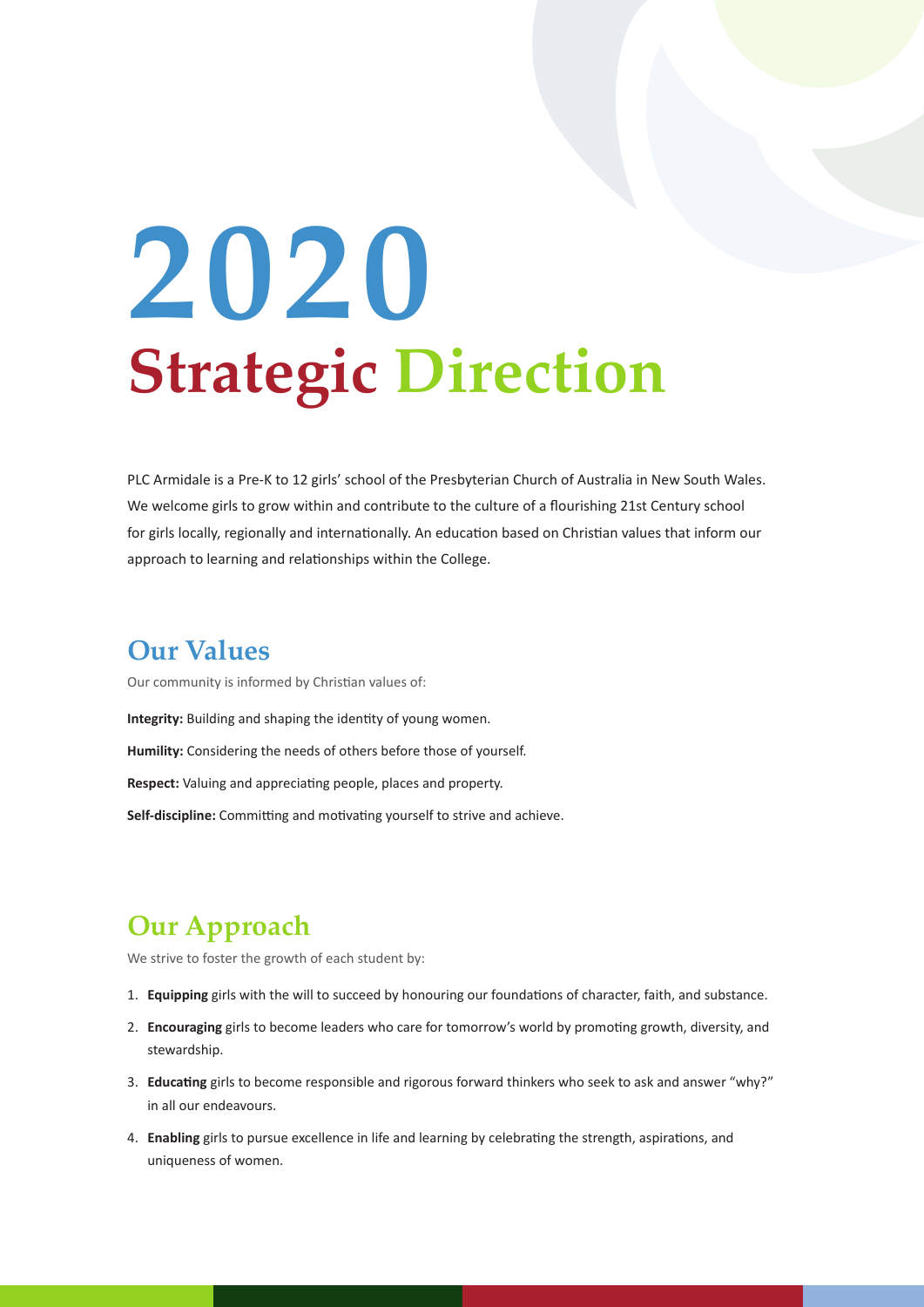### **Our Graduates**

We want each student to develop the confidence, compassion and self-assuredness of:

- 1. **A woman of faith, character, and substance:** One who develops a strong sense of self enabling her to take responsibility for the alignment and integration of her beliefs with her values, actions and the consequences of those actions.
- 2. **An engaged, involved, and resilient leader in the community:** One with the capacity to make decisions, set direction, understand perspectives, lead by example, stand strong, and communicate effectively in the service of others locally, regionally and globally.
- 3. **A courageous, creative, and critical thinker:** One who acquires, applies and refines a wide range of knowledge, skills and character competencies, facilitates both big picture thinking and focuses on attention to detail to respond creatively and optimistically to new ideas and solutions.
- 4. **A self-directed, collaborative, and committed learner:** One who designs and implements a process of learning in which she sets and works towards goals, responds to challenges with a positive and flexible approach, completes her work, evaluates progress and learning, and both supports and learns from the achievement of others.

### **Our Strategy**

Working together towards our vision for the College from 2017 to 2020, we will:

**Articulate** PLC Armidale's relationship with the global community and the capacity of our girls to take their place in this world.

**Enhance** staff capacity to deliver our vision with confidence.

**Provide** the leadership, planning and resource allocation to display enterprise in girls' education, sustain an efficient and flexible business model, and optimise enrolments by building deep and abiding relationships within our local, regional and international community.

**Demonstrate** the continuing relevance and strength of our College's commitment to Christian values and pastoral care.

#### **Towards 2020**

Our Strategic Projects will align to the four key areas of Our Strategy:

- **• Teaching and Learning**
- **• Staff Development**
- **• Sustainable Business Planning**
- **• Christian Values and Pastoral Care**